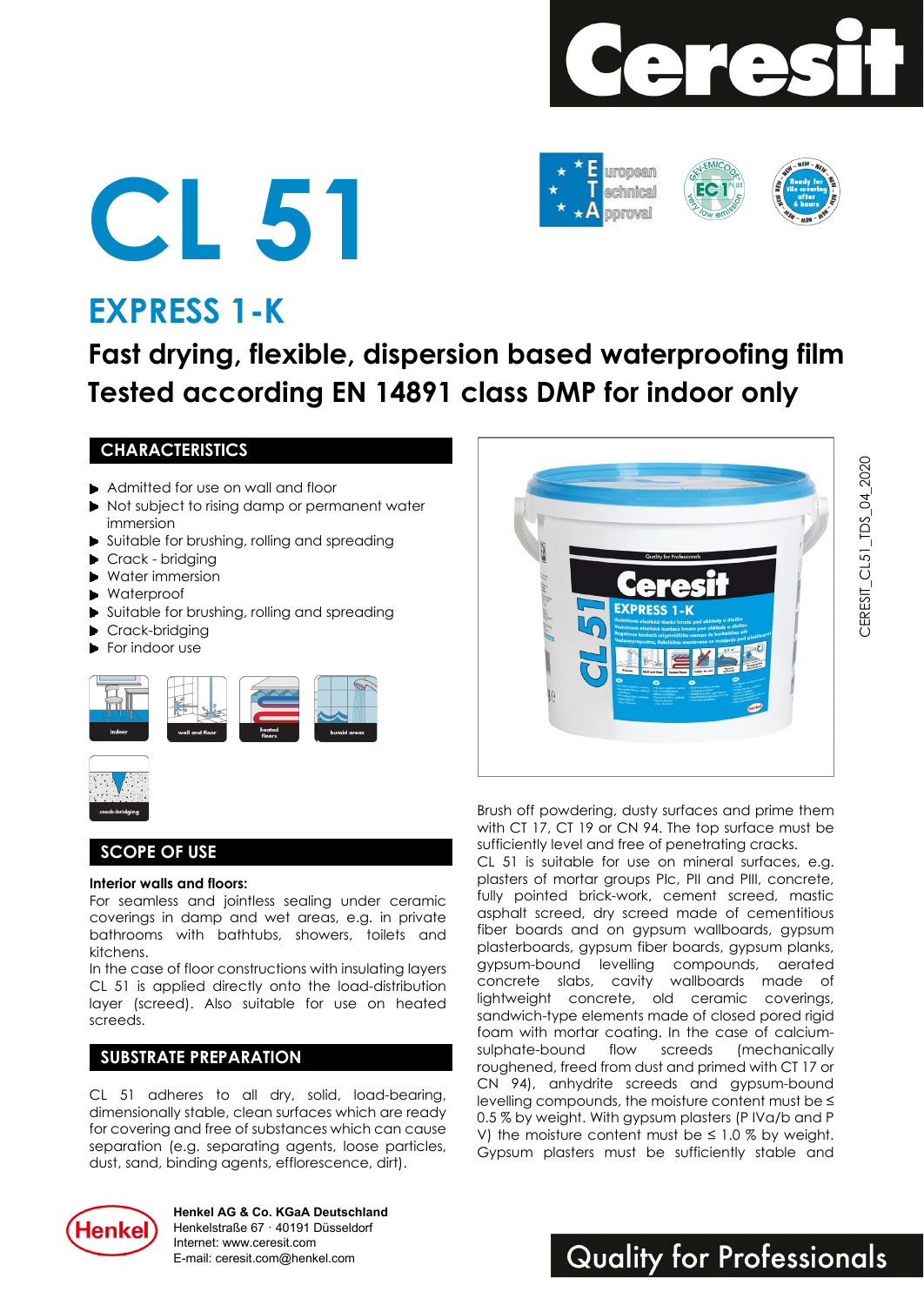surface load-bearing. Medium thickness of the plaster layer must be 15 mm. Plaster layers of ≤ 10 mm are not permissible.

The plaster surface must not be smoothed down but scraped off. Penetration of moisture into the calcium sulphate-bound substrate, e.g. via an external wall, must not be possible.

After application of the sealant, the substrate must deform only to a limited extent, i.e. surface deformations must be excluded as far as possible. Critical substrates, e.g. paint coats, must be primed with CN 94 or CT 19. In these cases, make sure to observe the instructions given in the CN 94 /CT 19 Information Sheet as special requirements must be fulfilled.

#### **APPLICATION**

CL 51 is applied undiluted using a lambskin roll, brush or spreader. To produce a water-proof protective layer at least 2 coats with a total thickness of min. 0.5mm ('Dry Film) are required. After the first application of the first coat the second coat can be applied after only approx. 2 hours. Drying time depends on temperature, absorbency of the substrate and air humidity. About 4 hours after application of the second coat the surface is ready for covering, e.g. with CM 90, CM 49, CM 22, CM 12 PLUS, CM 16, CM 17

Settlement and edge joints must be secured with CL 82/CL 152 sealing tape, wall junctions and floor drains with CL 83/84 sealing collars for walls/floors. The sealing tape or collar is placed into the first coat and embedded with the second sealing coat.

#### **PLEASE NOTE**

- Use CL 51 only in dry conditions and at temperatures of +5 °C to +30 °C.
- ▶ Rear surface moisture and exposure to chemicals must be permanently excluded.
- Use other Ceresit products for sealing swimming baths and permanently wet areas like CL 50
- ▶ Observe the warnings-, safety- and waste advice given in the safety data sheet.

#### **OTHER INFORMATION**

Should you need support or advice, please consult our advisory service for architects and craftsmen on the

**contact information** you will find on **the local Ceresit website.** 

Apart from the information given here it is also important to observe the relevant guidelines, regulations and common standards of various organizations and trade associations. The afore mentioned characteristics are based on practical experience and applied testing. Confirmed properties and possible uses which go beyond those



**Henkel AG & Co. KGaA Deutschland** Henkelstraße 67 · 40191 Düsseldorf Internet: www.ceresit.com E-mail: ceresit.com@henkel.com

listed in this information sheet require our written confirmation. All data given was obtained at an ambient and material temperature of +23° C and 50 % relative air humidity unless specified otherwise. Please note that under other climatic conditions hardening can be accelerated or delayed and that the product itself is subject to local conditions such as amount of water and hardening. A product from another production site may differ.

The information contained herein, particularly recommendations for the handling and use of our products, is based on our professional experience. As materials and conditions may vary with each intended application, and thus are beyond our sphere of influence, we strongly recommend that in each case sufficient tests are conducted to check the suitability of our products for their intended use. Legal liability cannot be accepted on the basis of the contents of this data sheet or any verbal advice given, unless there is a case of willful misconduct or gross negligence on our part or unless there is a case of personal injury or death or a case of liability under the Product Liability Act.

This technical data sheet supersedes all previous editions relevant to this product. Please be aware that this Technical Data Sheet only relates to a product manufactured in the specific relevant production site.

| <b>TECHNICAL DATA</b>                                                    |                                                                                                              |
|--------------------------------------------------------------------------|--------------------------------------------------------------------------------------------------------------|
| Base:<br>dispersion                                                      | Modified synthetic resin                                                                                     |
| <b>Bulk density:</b>                                                     | $1.4$ kg/dm <sup>3</sup>                                                                                     |
| Flash-off time (1st coat):                                               | approx. 2 hours                                                                                              |
| Flash-off time (2 <sup>nd</sup> coat):                                   | approx. 4 hours                                                                                              |
| Application temperature:                                                 | +5 °C to +30 °C                                                                                              |
| Ready for tile covering:                                                 | after approx. 4 hours after the<br>2nd coat                                                                  |
| Wet film thickness with a coat of 1.1 kg/m <sup>2</sup> : approx. 1 mm   |                                                                                                              |
| Dry film thickness with a coat of 1.1 kg/m <sup>2</sup> : approx. 0.5 mm |                                                                                                              |
| Amount required for two coats: at least 1.4 kg/m <sup>2</sup>            |                                                                                                              |
| Waterproofness: tested according EN 14891 (class DMP)                    |                                                                                                              |
| EN 14891 – A. 7 (after 7 days at 1,5 bar): watertight                    |                                                                                                              |
| Certification:                                                           | <b>ETAG 022</b>                                                                                              |
| Crack-bridging ability:                                                  | $\geq 0.75$ mm                                                                                               |
| Colour:                                                                  | concrete grey                                                                                                |
| Shelf life:                                                              | Approx. 12 months if stored in a<br>tightly sealed container, in frost-<br>free cool and dry conditions. Use |

free, cool and dry conditions. Use product in opened containers as soon as possible.

## **Quality for Professionals**